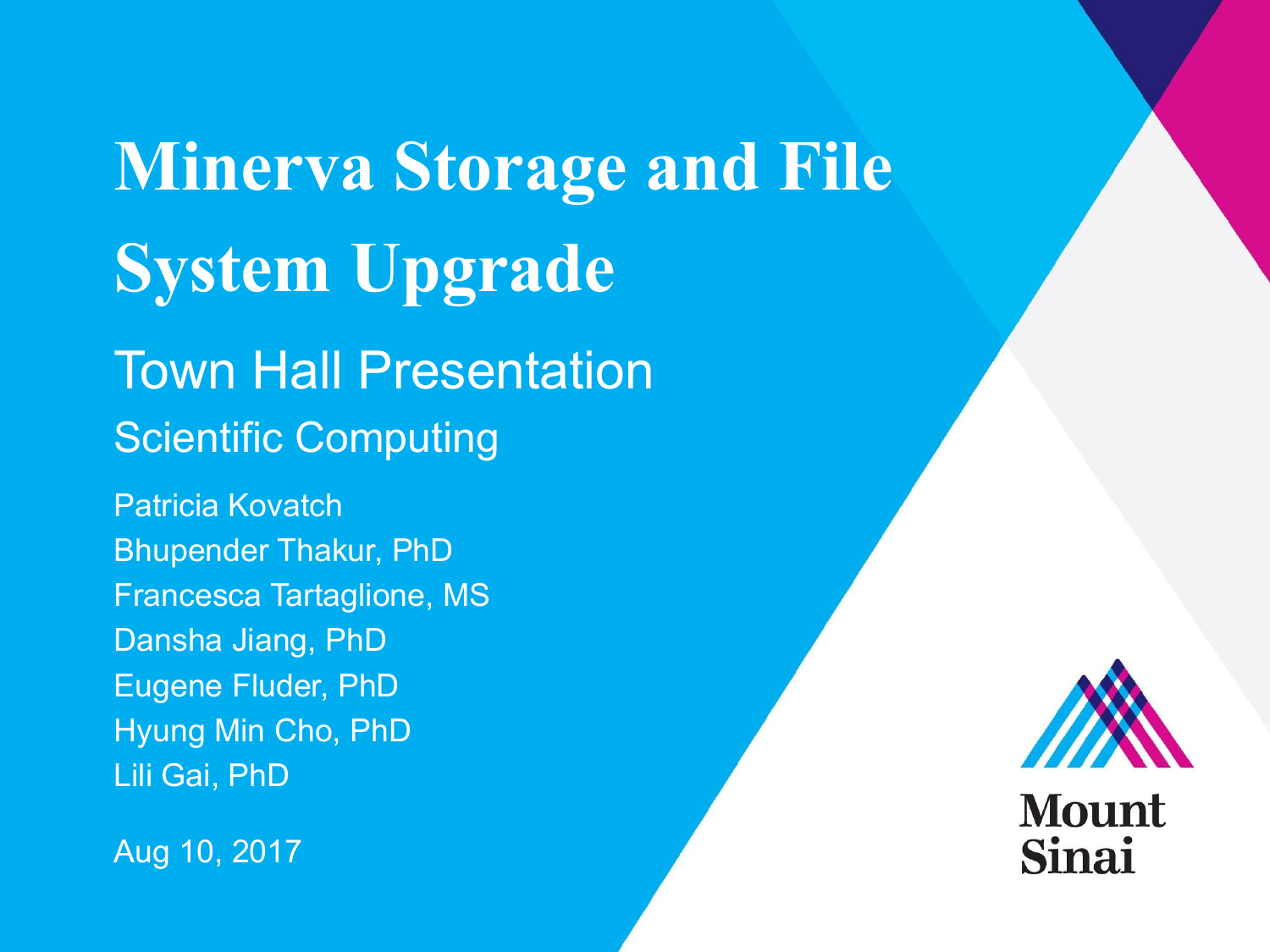# **The Urgency of the Upgrade**

#### **Short of storage space:**

8 PB is used (75% full) and is fully allocated.

### **Reaching end of disk life:**

IBM GSS was purchased at 2013

and neither IBM nor Lenovo will provide any more support for it.

DDN 10K was purchased in 2012

and DDN will not provide any more support for it next year.

### **Out of support:**

Spectrum scale (GPFS) 3.5 is out of support.



Dilbert ©2005 · Scott Adams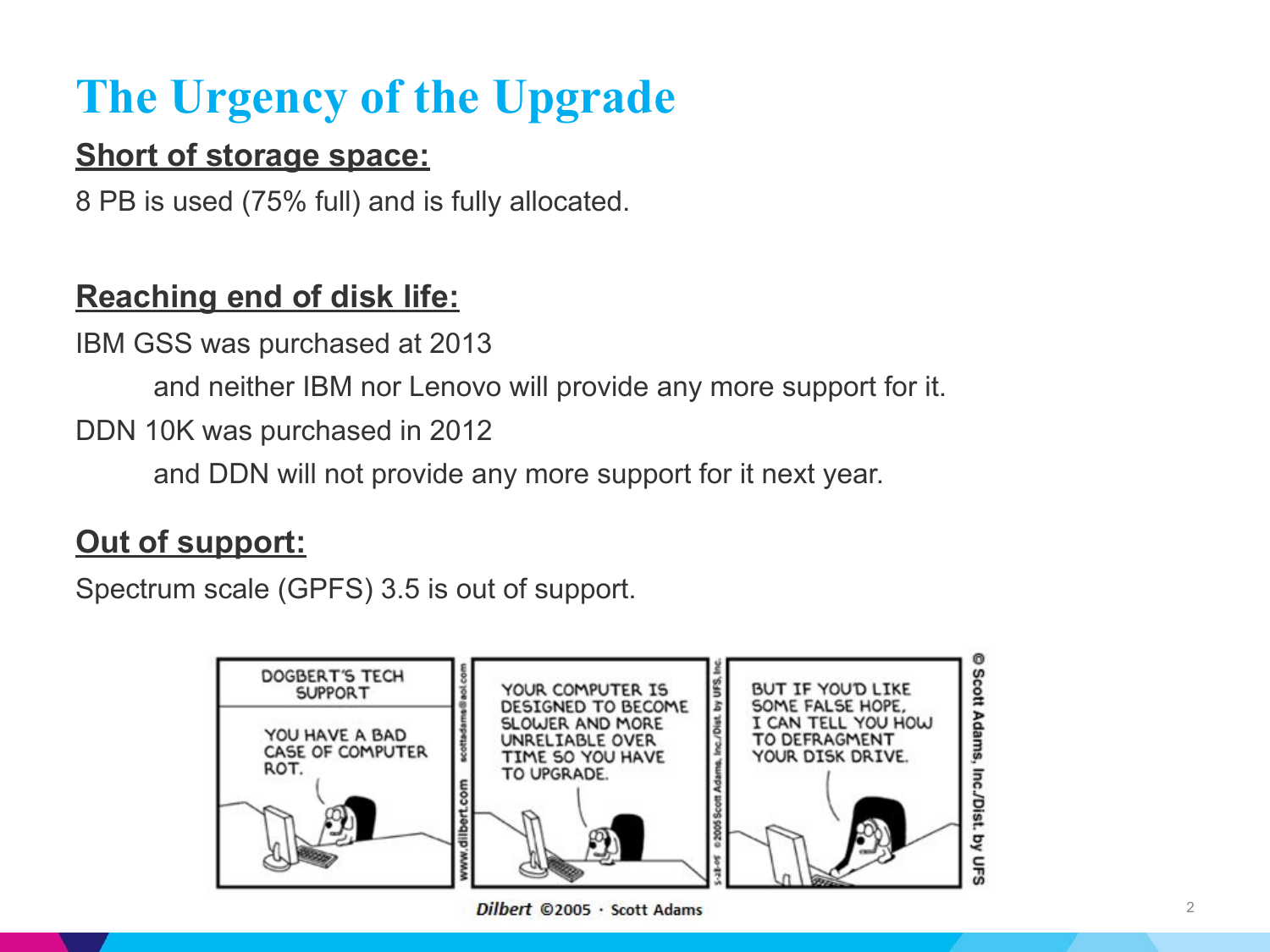# **Features of Elastic Storage System (ESS)**

#### **More storage space:** 6 PB usable data space

▶ Six Storage 4U Enclosures, each with 58 8 TB SAS drives.

Note: After the GSS and DDN 10K are removed, only 1PB will be added to the overall file system.

### **Higher throughput**:

Three pairs of I/O nodes each with

- ▶ Two 10 core power8 processors, 128 GB DRAM,
- $\triangleright$  6 EDR IB high speed data connections (100Gb/s),
- 3 multilane SAS controllers.

#### **Higher code version**: IBM Spectrum Scale (GPFS) 4.2

- $\triangleright$  A better way of organizing massive data.
- ▶ More functions for data management.
- Features such as local caches, NFS and samba support.
- Numerous bugs are fixed that improve reliability and performance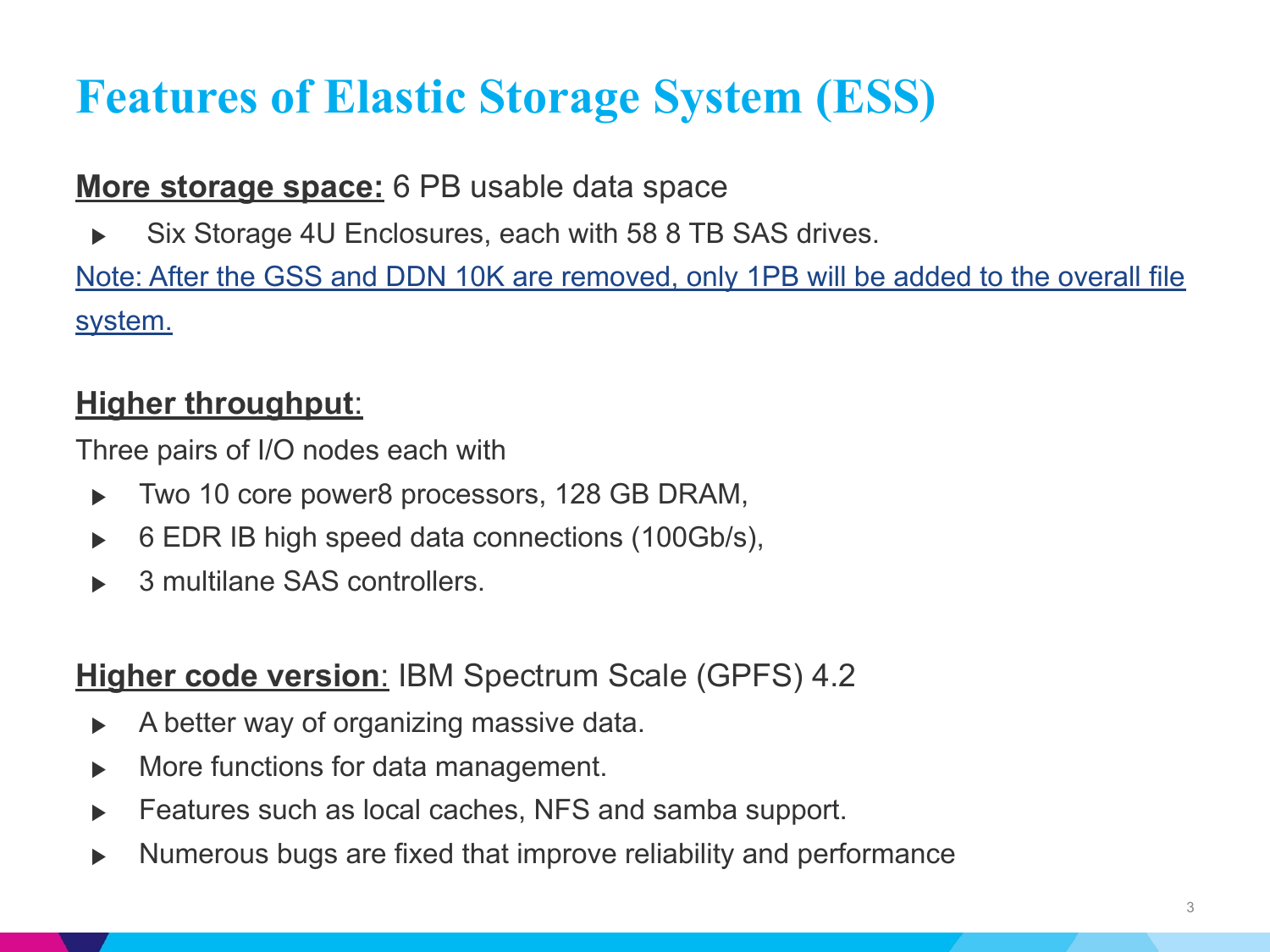# **Previous Storage and File System Structure**

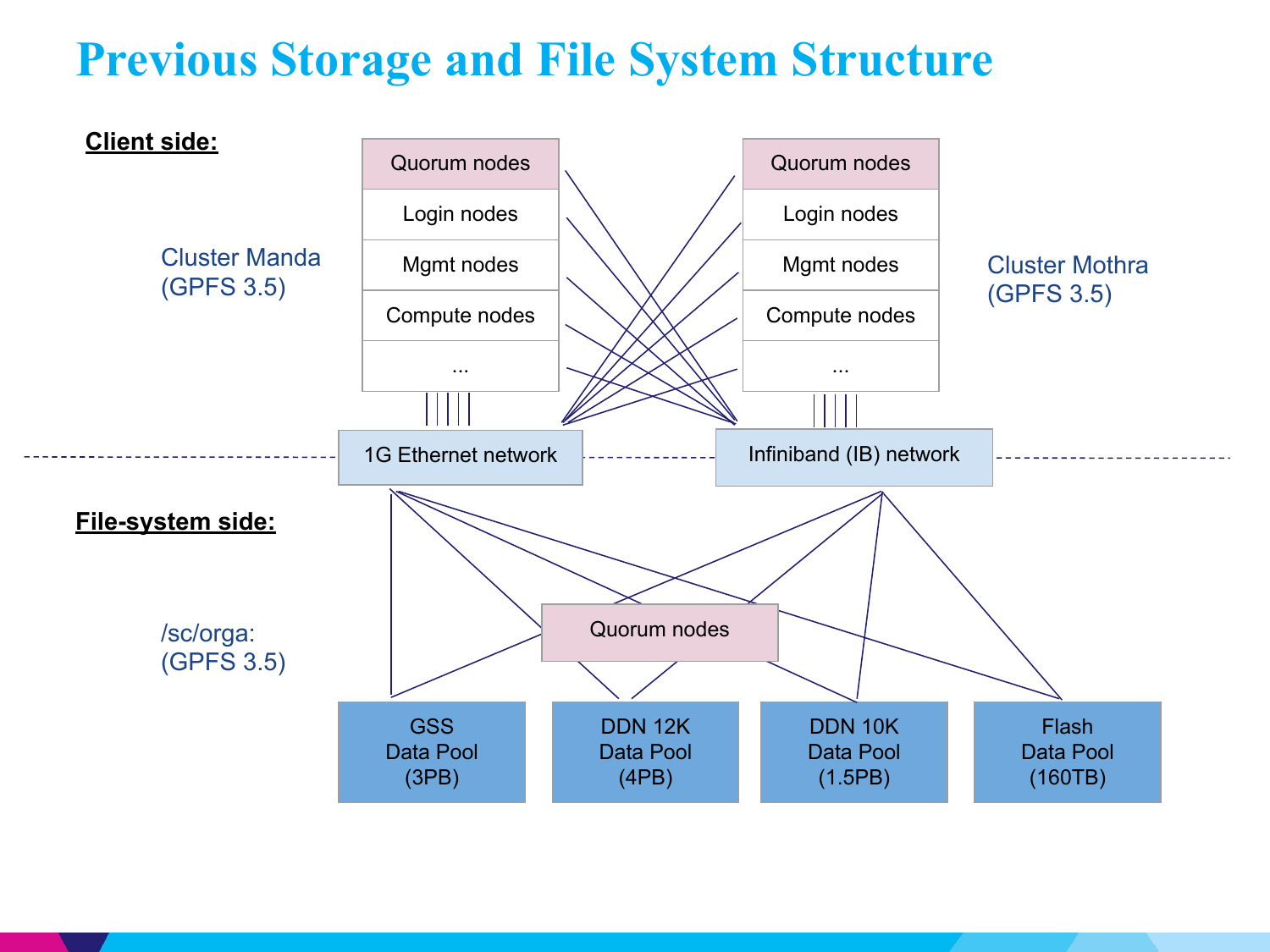# **Storage and File System Upgrade Plan**

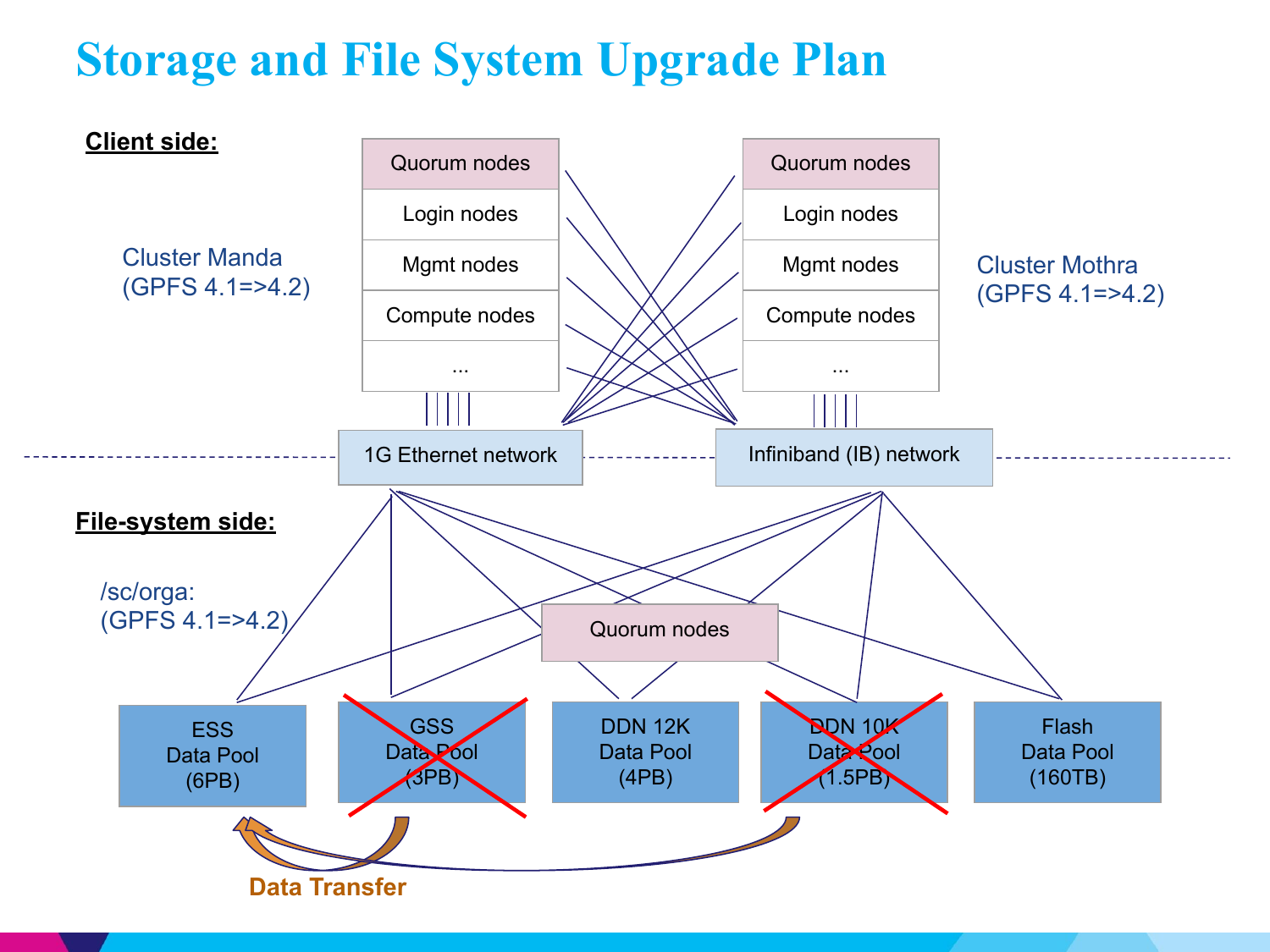### **ESS Upgrade PLAN Overview By IBM, DDN, Mellanox and us**

- Install ESS with GPFS downgrade to 4.1 and test ESS as stand alone cluster.
- $\Rightarrow$  2. Migrate data off GSS to ESS.\*
- $\Rightarrow$ 3. Upgrade client cluster to GPFS 4.1.
	- 4. Upgrade DDN 12K/10K and Flash to GPFS 4.1.
	- 5. Remove GSS from ORGA.
	- 6. === Switch whole cluster to GPFS 4.1 ========
	- 1. Upgrade client cluster and file system cluster to GPFS 4.2.
	- 2. May also retire DDN 10K.
	- $3.$  === Switch whole cluster to GPFS 4.2 =======

### **Goal: Minimal number of outages**

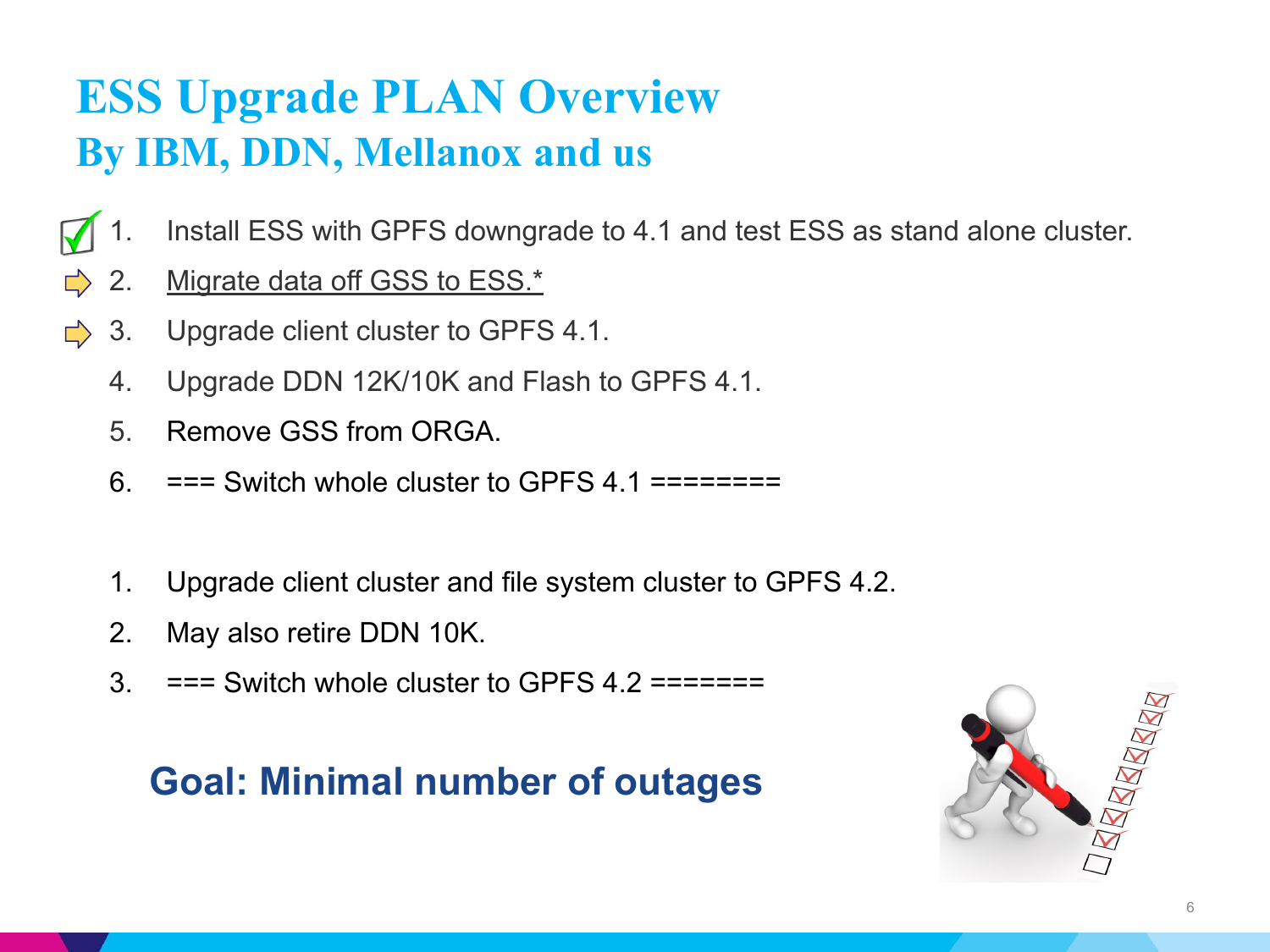# **Technical Difficulties Experienced Over the Last Week**

#### **ESS not setup correctly:**

ESS passed tests but is behaving unexpectedly, taking itself out of the cluster seemingly randomly.

#### **Compatibility of code version:**

ESS comes with GPFS 4.2, which is not compatible with GPFS 3.5 in our current system.

We downgraded the ESS GPFS to 4.1 which is supposed to be compatible with GPFS 3.5.

#### **Mixed vendor/GPFS version file system pools:**

- ▶ IBM (ESS, GSS, Flash)
- ▶ DDN (DDN10k, DDN12k)

#### **Data migration:**

- Policy engine: move data across different data pools but does not work reliably on our cluster though IBM cannot explain why.

- Restripe: data transfer within a data-pool to improve layout and performance.

#### **Hidden IB-net issues:**

IB-switches are behind in firmware, and ofed versions.

Nodes and switches are running with mixed code versions. Upgrading means more outages.

Mixed EDR, FDR, QDR cables and connections.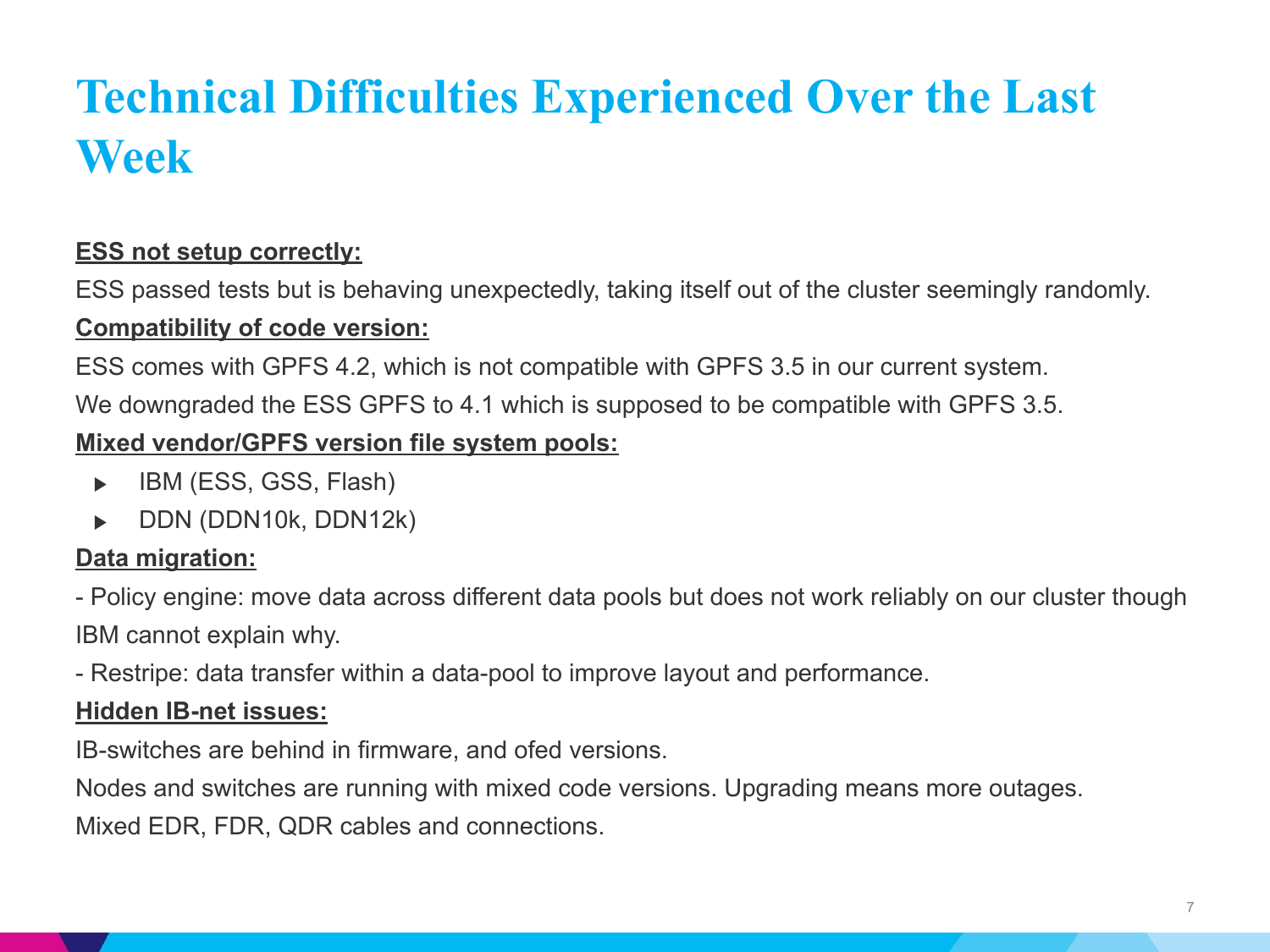# **Fixes Applied During This Week's Outages**

- ▶ Upgraded GPFS from 4.1.1.8 to 4.1.1.15 on the ESS I/O nodes to fix the deadman lock bug and resolved the kernal panic.
- ▶ Changed parameters on ESS to increase the cache.
- ▶ Updated firmware and upgraded OFED on ESS I/O nodes and ESS switches.
- Changed IB parameters and settings to resolve IB issue.

#### Current status:

Data migration stopped after the first outage.

Resumed GSS disks and suspended all ESS disks.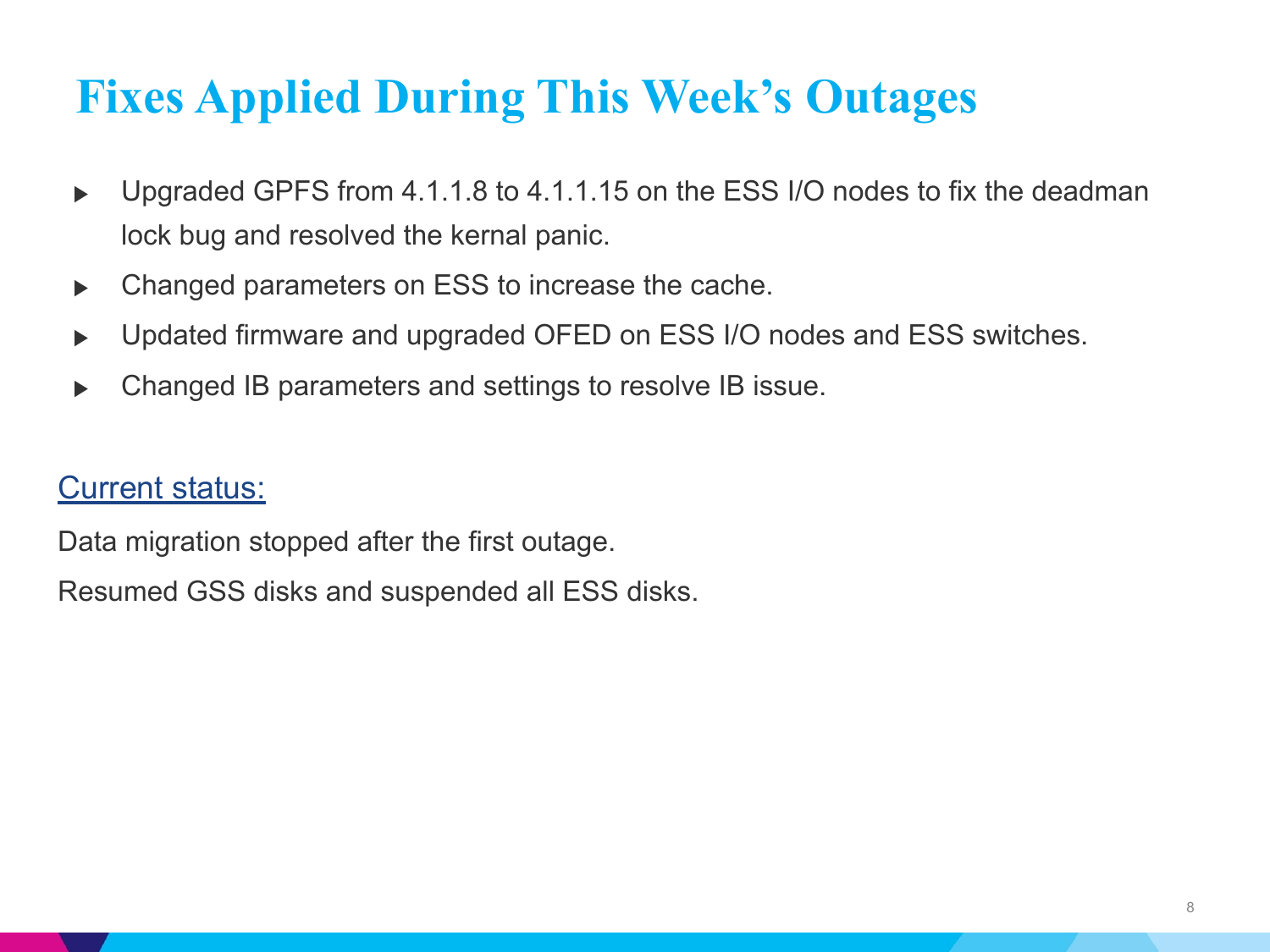### **Plan For Future:**

- ▶ Crit-Sit (Critical Situation) case registered with IBM.
- ▶ Revisit our entire ESS upgrade plan with IBM.
- ▶ Actively engage IBM/DDN/Mellanox for inspection of parameters and settings cluster-wide.
- ▶ Test ESS heavily as a stand-alone file system.
- **Schedule weekly Preventative Maintenance periods to test changes to the system:**

 **Tuesdays from 8 AM-8 PM weekly (will cancel if not needed).**

We are open for your suggestions!

### **Thank you for your understanding and patience.**